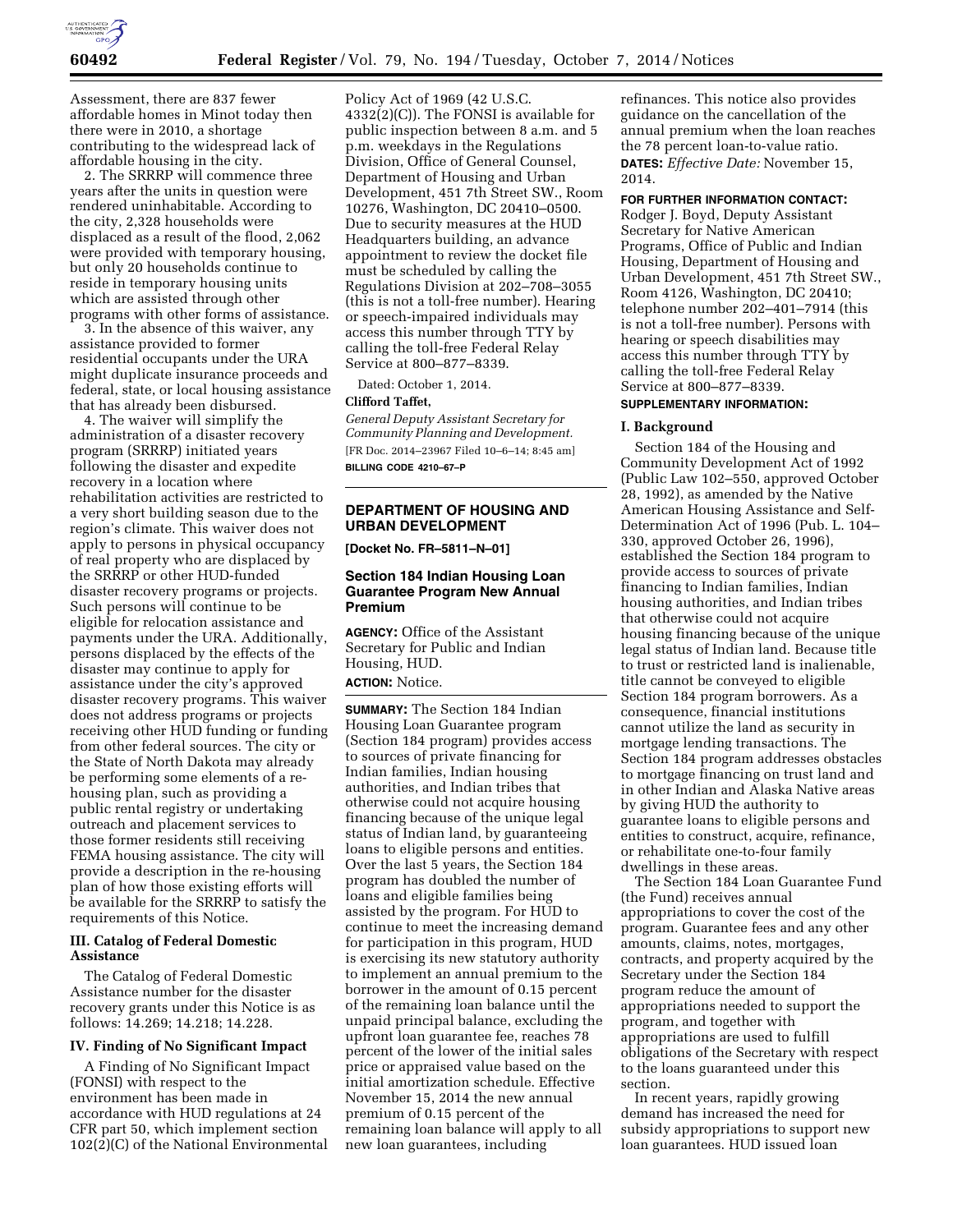guarantee commitments for \$308 million in 2008, \$501 million in 2009, \$536 million in 2010, \$577 million in 2011, \$792 million in 2012, and \$642 million in 2013.1 Additionally, expenses have increased for acquisitions, insurance, and other program costs, and HUD has seen higher losses now that the Fund has guaranteed over \$4 billion in current loans.

The 2013 Consolidated and Further Continuing Appropriations Act (Pub. L. 113–6, approved March 26, 2013) amended section 184(d) of the Housing and Community Development Act of 1992, by authorizing the Secretary to increase the upfront fee for the guarantee of loans up to 3 percent of the principal obligation of the loan and to establish and collect annual premium payments in an amount not exceeding one percent of the remaining guaranteed balance (excluding the portion of the remaining balance attributable to the fee collected at the time of the issuance of the guarantee) by publishing a notice in the **Federal Register**. On April 4, 2014, HUD exercised its larger loan guarantee fee authority to increase the one-time, loan guarantee fee that borrowers pay at loan closing from 1 percent to 1.5 percent of a mortgage (79 FR 12520). This increase ensured that there would be enough funding to meet borrower demand for all of fiscal year 2014, and reduce the amount of subsidy needed to meet demand in future years.

# **II. New Annual Premium**

To meet projected demand for participation in the Section 184 program for fiscal year 2015, HUD is establishing an annual premium of 0.15 percent of the remaining loan balance until the unpaid principal balance, excluding the upfront loan guarantee fee, reaches 78 percent of the lower of the initial sales price or appraised value based on the initial amortization schedule on all new loans, including refinances. With the establishment of the annual premium, the Section 184 program will now have two sources of funds derived from the borrower (the other being the one-time, up-front loan guarantee fee). Without an annual premium, an appropriation of \$8 million for Fiscal Year (FY) 2015 2 would support only about \$318 million in new loan guarantee commitments, less than half of the amount the program guaranteed in 2013. This may force

HUD to limit access to the program for otherwise eligible program participants. If HUD were to limit access to the loan guarantee program, HUD predicts that some lenders currently participating in the Section 184 program may choose to no longer partner with HUD to provide mortgage lending through the Section 184 program. Without those lenders, the Section 184 program would be unable to meet the demand for mortgage lending on trust land and in Indian and Alaska Native areas and tribal lands, potentially causing a further reduction in program activity.

By establishing an annual premium paid by borrowers, the credit subsidy rate 3 will go down, and HUD expects the program will be able to guarantee the volume of loans predicted for FY 2015. Establishing a 0.15 percent annual premium would cost a borrower with a \$175,000 mortgage (the average loan size for the program) an extra \$22 a month on the borrower's monthly payment or \$264 annually. Since the 0.15 percent annual premium is tied to the loan balance, the annual premium will decrease for the borrower every year as the loan balance declines and then disappears after the loan-to-value ratio reaches 78 percent of the lower of the initial sales price or appraised value based on the initial amortization schedule. Even with these additional costs to borrowers, the Section 184 program will still be affordable. While paying an annual premium may be a hardship for some borrowers, HUD does not believe that the extra cost is prohibitive and believes it will have a limited impact on the demand for the program. However, the new annual premium will allow HUD to continue to meet the demand for mortgage lending transactions in fiscal year 2015 so that more Indian and Alaska Native families have the opportunity for homeownership.4 To reduce some of the hardship accompanying the annual premium, HUD provides that payment of the annual premium can be made through monthly payments, to spread out the cost for borrowers, or annual and lump sum payments, to keep a borrower's monthly payment lower.

## **III. Cancelling the Section 184 Annual Premium at 78 Percent Loan-to-Value.**

The new Section 184 annual premium applies only while the unpaid principal balance, excluding the upfront loan guarantee fee, exceeds 78 percent of the lower of the initial sales price or appraised value based on the initial amortization schedule. Once the mortgage amortizes to a loan-to-value (LTV) ratio of 78 percent, collection of the annual premium will cease. HUD will determine when the mortgage reaches the amortized 78 percent LTV threshold based on the contract interest rate and the LTV information provided to HUD's mortgage processing system by the originating lender, and will cease billing the servicing lender accordingly. HUD's calculation of the 78 percent threshold will be predicated on the loan amount excluding the upfront loan guarantee fee.

The LTV ratio on streamline refinances performed without appraisals will be based on data regarding the mortgage being refinanced, including sales price and appraised value amounts residing in the HUD's Office of Native American Program's (ONAP) mortgage processing system. HUD will compute a new LTV ratio by dividing the new loan amount, excluding any upfront guarantee fee, by the lower of the sales price or appraised value amount residing in ONAP's mortgage processing system. From this computed loan-tovalue ratio, HUD will determine when the 78 percent threshold is to be reached based on the scheduled amortization. If a computed LTV ratio is not possible, due to missing data or previous refinancing without an appraisal, the new LTV will default to 89.99 percent unless a new appraisal is provided.

In addition to the HUD initiated annual premium cancellation process, borrowers can also request through their lenders cancellation of the collection of the annual premium for those mortgages that reach the 78 percent threshold due to prepayments (principal curtailment). Those loans reaching the 78 percent loan to value threshold sooner than projected due to advanced payments of principal will have the annual premium collections canceled upon the servicing lender submitting supporting information to HUD following the borrower's request. As part of their annual disclosures to homeowners, servicers are to notify borrowers of their option to cancel the annual premium in advance of the projected date by making additional payments of mortgage principal and requesting the lender cancel the collection of the annual premium.

<sup>1</sup>The volume in 2013 does not represent program demand because during FY 2013, the program was shut down for 8 weeks and did not guarantee refinances, which typically accounts for 30 percent of the Section 184 program's business.

<sup>2</sup>Requested by the President in his FY 2015 HUD at *[http://www.whitehouse.gov/sites/default/files/](http://www.whitehouse.gov/sites/default/files/omb/budget/fy2015/assets/hud.pdf) [omb/budget/fy2015/assets/hud.pdf.](http://www.whitehouse.gov/sites/default/files/omb/budget/fy2015/assets/hud.pdf)* 

<sup>3</sup>Credit Subsidy Rate as defined in the Federal Credit Reform Act (FCRA) of 1990, as amended by the Balanced Budget Act of 1997.

<sup>4</sup> In its Congressional Justifications for HUD's FY 2015 budget, HUD announced that it would pursue a .15 percent annual premium payment in the Section 184 program. Please see page M–5 of HUD's Congressional Justification for the ''Indian Housing Loan Guarantee Fund (Section 184)'' at *[http://](http://portal.hud.gov/hudportal/HUD?src=/program_offices/cfo/reports/fy15_CJ) [portal.hud.gov/hudportal/HUD?src=/](http://portal.hud.gov/hudportal/HUD?src=/program_offices/cfo/reports/fy15_CJ) program*\_*[offices/cfo/reports/fy15](http://portal.hud.gov/hudportal/HUD?src=/program_offices/cfo/reports/fy15_CJ)*\_*CJ.*